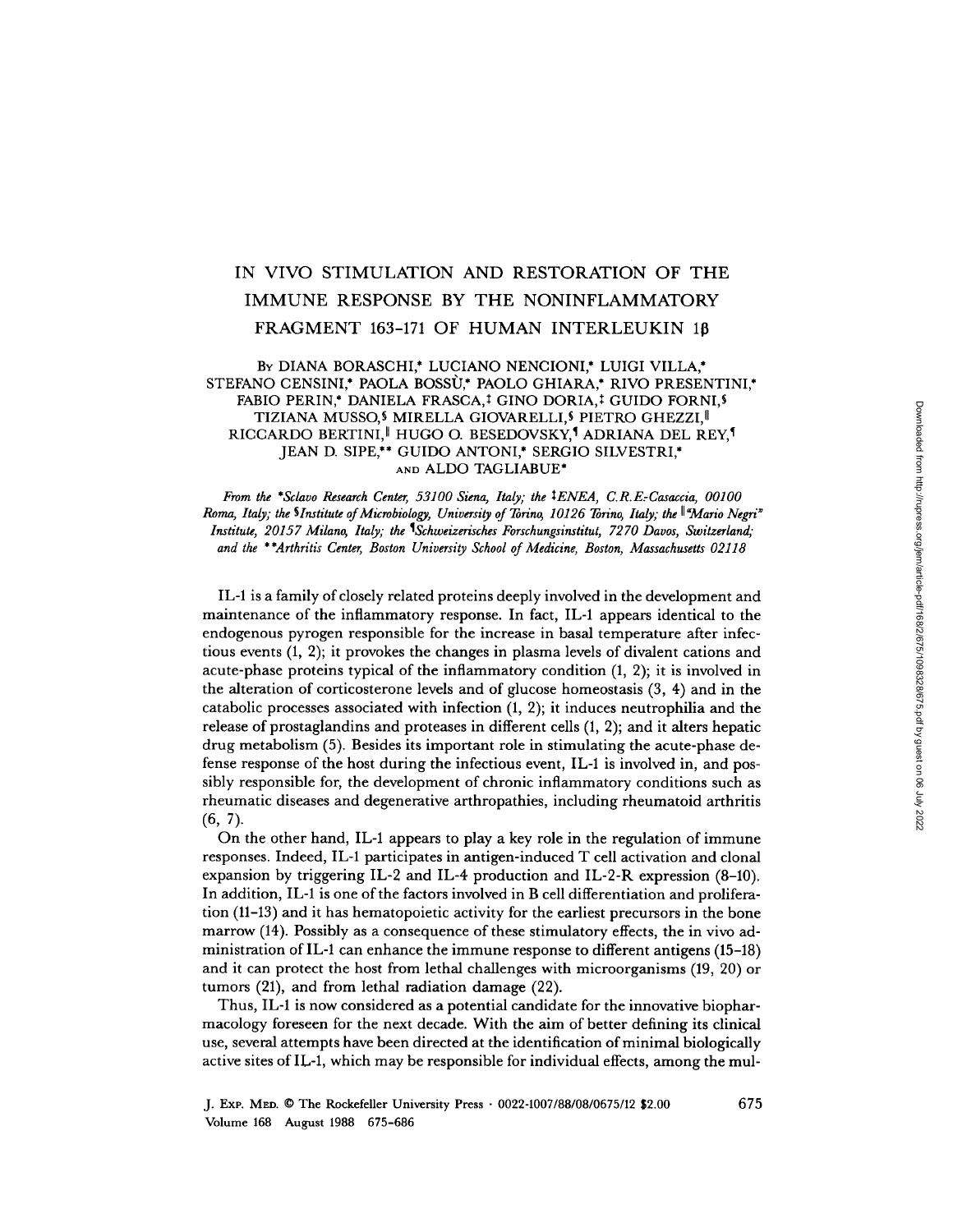tiple activities ascribed to IL-1 (23-28) . Indeed, a nine residue-long synthetic peptide, corresponding to the highly hydrophylic fragment 163-171 of human IL-10 (VQGEESNDK), was observed to mimic some of the immunostimulatory activities of the entire IL-1 molecule, while being nonpyrogenic and unable to stimulate prostaglandin production by in vitro cultured fibroblasts (17, 18, 26).

This prompted us to further investigate the potential therapeutic applications of the 163-171 peptide. In the present report, the in vivo activities of the synthetic nonapeptide have been examined in a variety of experimental systems. The IL-10 fragment shows immunostimulatory, immunorestorative, antitumoral, and radioprotective capacities comparable, in several instances, to those of the entire protein . On the other hand, the same peptide could not reproduce any of the inflammationrelated and toxic in vivo effects shown by IL-1ß.

#### Materials and Methods

Animals. C3H/HeJ mice were obtained from the The Jackson Laboratory (Bar Harbor, ME) or from Bomholtgaard (Ry, Denmark). C3H/HeN, BALB/c, and CD-1 mice were purchased from Charles River Breeding Laboratories (Calco, Italy). Homozygous nu/nu and heterozygous  $nu/$ + mice (genetic background BALB/c) were provided by Bomholtgaard. Hybrid (C57BL/10  $\times$  DBA/2) F<sub>1</sub> mice (B10D2F<sub>1</sub>) were bred in the animal facilities of ENEA (Roma, Italy) . Mice of both sexes were used between 6 and <sup>12</sup> wk of age, unless otherwise indicated.

IL-1 and Synthetic Peptides. Different preparations of human rIL-1 $\beta$  were used throughout these studies with superimposable results. Fragment 112-269, expressed in Escherichia coli and prepared as described elsewhere (3), was kindly provided by Dr. C . A. Dinarello, Tufts University, Boston, MA. The mature recombinant fragment 117-269, expressed in  $E.$  coli, was either obtained from Biogen (Geneva, Switzerland) or produced at Sclavo (Siena, Italy) . All preparations, purified to apparent homogeneity, had a specific activity of  $1-2 \times 10^7$  halfmaximal units/mg protein (corresponding to  $1.75-3.5 \times 10^{14}$  U/mole) in the murine thymocyte costimulation assay. Endotoxin contamination was measured in the two 117-269 preparations with the LAL chromogenic assay (M. A. Bioproducts, Walkersville, MD) and found to be  $\langle 2.0 \rangle$  pg/µg IL-1. In selected experiments, two other IL-1 were used with comparable  $r$ esults: a highly purified preparation of natural monocyte-derived IL-1 (mostly  $\beta$  form; generously provided by C. A. Dinarello), and human rIL-la (mature fragment 113-271, expressed in E. coli, sp act  $2 \times 10^7$  U/mg; a kind gift of Dr. P. T. Lomedico, Hoffmann-La Roche, Inc., Nutley, NJ). same peptide could not reproduce any of the inflammation-<br>vo effects shown by IL-1β.<br>
Meterials and Methods<br>
ice were channed from the The Jackson Laboratory (Bar Harbor.<br>
He (Rig, Denmark). C3H/HeN, BALRoc, and CDJ mise

The 163-171 peptide of human IL-10 (VQGEESNDK, mol mass <sup>1</sup> kD) was synthesized by the solid-phase method and purified by HPLC as described (26) . Two salts of the peptide, 163-171 trifluoroacetate (163-171 -TFA)' and 163-171 hydrochloride (163-171-HCl) were provided by Novabiochem (Laufelfingen, Switzerland) . The 163-171 -TFA salt was estimated to contain one-half the equivalent of TEA/peptide mole. Transformations of the TEA salt into HCl salt and vice-versa were performed by ion-exchange chromatography on Amberlite IRA 401 (Cl) resin (BDH Italia, Milan, Italy).

Two other nonapeptides, LKDDKPTLQ (fragment 189-197 of human IL-18) and FRK-DMDKVE (fragment 166-174 ofhuman chorionic somatomammotropin, hCS), corresponding to highly hydrophylic moieties of the proteins, were also synthesized by the solid-phase method.

All peptide preparations were found to be free of endotoxin contamination by the LAL chromogenic assay.

Assays for In Vivo Immunostimulation. Determination of specific antibody-producing cells (PFC) in the spleen of mice was performed as previously described in detail (17) . Briefly, mice received a single antigen inoculum (SRBC, 1–2  $\times$  10 $^8$ /mouse i. v.; or pneumococca

*Abbreviations used in this paper:* hCS, human chorionic somatomammotropin; HRBC, horse red blood cells; SAA, serum amyloid A; TFA, trifluoroacetate.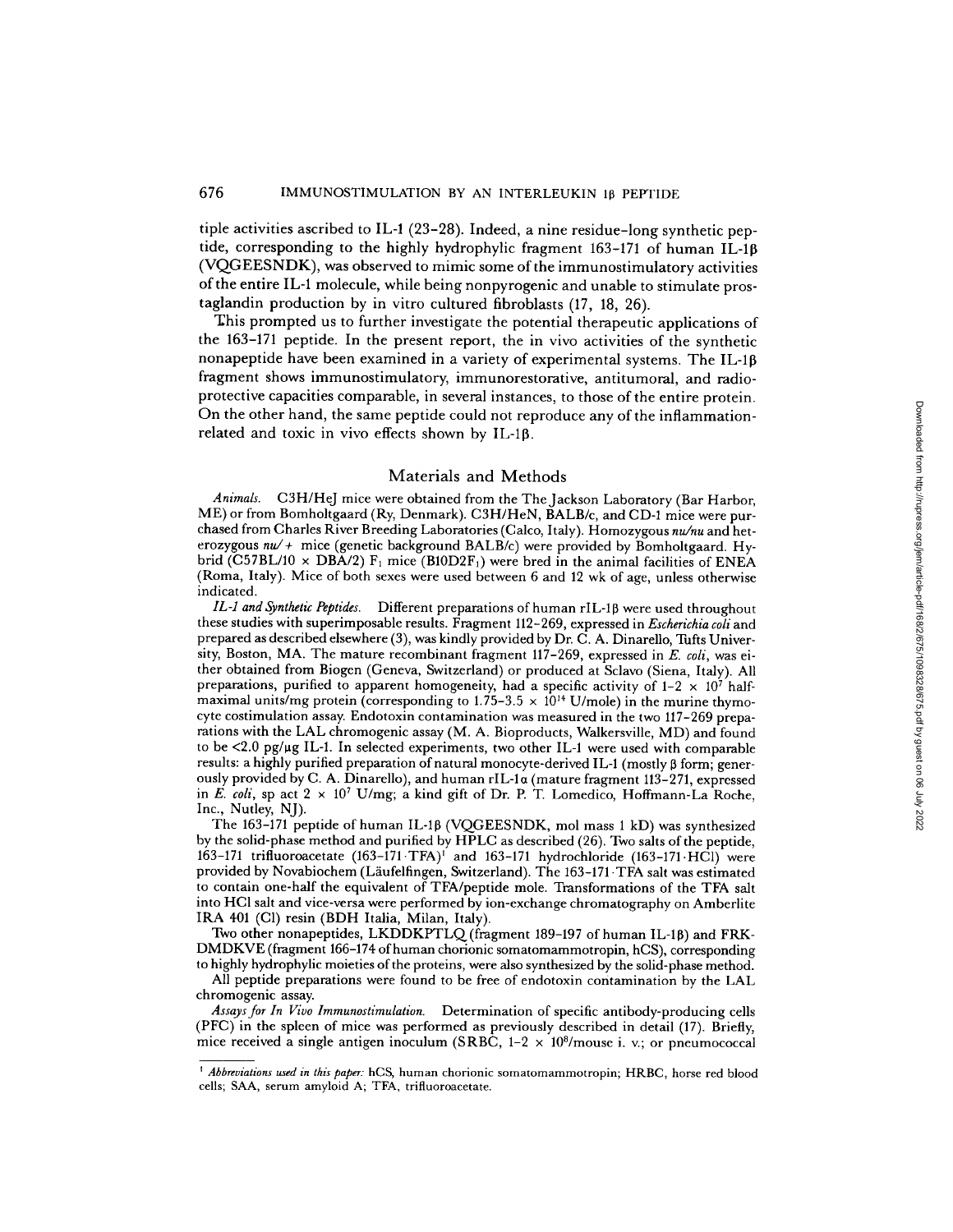polysaccharide type III, SIII, 0.5 µg/mouse i. p.) or two SRBC inocula 10 d apart (secondary response). At the time of the antigenic challenge, different doses of IL-1 or of peptide preparations were administered to the animals either intravenously, intraperitoneally, or subcutaneously. The numbers of specific PFC in the spleen of mice were determined either 4 d (response to SRBC) or <sup>5</sup> <sup>d</sup> (response to SIII) later by the Cunningham and Szenberg slide technique (29)

Helper T cell activity was titrated in the spleen of carrier (horse RBC [HRBC])-primed mice as previously described (30). Briefly, mice received an inoculum of  $2 \times 10^5$  HRBC i.v. and an s.c. injection of either IL-1 or peptide. After 4 d, graded numbers ofcarrier-primed spleen cells  $(5-20 \times 10^4$  cells/culture) were cultured with  $10^6$  spleen cells from untreated mice and  $2 \times 10^5$  TNP-HRBC. The anti-TNP-specific PFC response was evaluated in the cultures after 4-5 d by the slide technique. Only PFC numbers of cultures receiving  $20 \times 10^4$ carrier-primed spleen cells are reported in the results.

Radioprotection. 24 h after inoculation with saline, IL-1β, or the 163-171 peptide, groups of 20 mice were lethally irradiated in a Lucite irradiation chamber with an x-ray dose of 850 rad (dose rate 138.7 rad/min in air) with an x-ray machine (Stabilipan, Siemens Italia, Milan, Italy), operated at 250 kV, 15 mA, 0.5 mm Cu filtration, focus distance 50 cm. Survival was<br>6 Numerical for S.5 means that the content of what has some theorem has not been also 27th december in followed for >5 mo, although no further deaths were observed beyond the 27th day after irradiation. Percentage of surviving mice and mean survival time of mice that eventually died were evaluated.<br>Tumor Rejection.

 $BALB/c$  mice were challenged subcutaneously in the left inguinal region with  $10<sup>3</sup>$  cells of the poorly immunogenic syngeneic tumor CE-2 (31). Starting 4 h after tumor challenge, mice received in the peritumoral area 10 daily subcutaneous injections of 0.4 ml HBSS alone, or containing IL-1 $\beta$ , the 163-171 peptide of IL-1 $\beta$ , or the 166-174 peptide of hCS. The incidence and growth of tumors were recorded twice weekly and the neoplastic masses were measured with calipers in the two perpendicular diameters . The intervals (in days) between challenge and the observation of tumors larger than <sup>4</sup> and <sup>12</sup> mm were regarded as the latency and survival time, respectively. Mice were then killed for humane reasons (32). the test of test . Downloaded from https://rupress.org/jem/article-pdf/2022<br>
The second from http://rupress.org/jem/article-pdf/2022<br>
The second of the second staticle of the second static in the second static in the secon

Fever. Increase in basal temperature of endotoxin-resistant  $C3H/HeJ$  mice was measured as previously described (26, 33) . Mice were kept at room temperature for 1 h before intravenous injection of saline, IL-1, or the peptide. Rectal temperature was monitored every 5 min and expressed as increase compared with the preinjection temperature  $(\Delta T^{\circ})$ .

Biochemical Determinations. Serum iron was determined 4 h after intravenous treatments with a commercially available kit (Boehringer-Mannheim, Mannheim, Federal Republic of Germany).

Fibrinogen was measured in EDTA-treated plasma obtained 24 h after intravenous treatments by the heat-turbidity method of Wycoff (34).

Serum amyloid A (SAA) was evaluated in serum samples by solid-phase competitive RIA (35). Briefly, 25-µl serum samples were heated at  $60^{\circ}\text{C}$  in tightly capped tubes for 1 h, then diluted with <sup>1</sup> ml casein barbital buffer. Triplicate 200-gl aliquots ofthe diluted samples were analyzed by RIA. SAA was expressed as micrograms of amyloid A equivalents/milliliter.

Serum levels of corticosterone and insulin were determined by RIA, and serum levels of glucose by the hexokinase enzymatic method, as described elsewhere (3, 4) . Determinations were performed 2-4 h after intraperitoneal or subcutaneous treatments .

Cytochrome P450-dependent ethoxycoumarin-o-deethylase (ED) activity was assessed in liver homogenates of mice treated 24 h earlier, according to Greenlee and Poland (36) .

Shock in Adrenalectomized Mice. Determination of IL-1-induced shock and death in adrenalectomized mice was performed as previously described (37) . Adrenalectomy was performed under ether anesthesia 10 d before treatment . Adrenalectomized mice were given 1% wt/vol sodium chloride in the drinking water. Mice received an intravenous inoculum of sterile pyrogen-free saline alone or containing IL-1 or the peptide, then monitored for 7 d. All deaths occurred within 24 h.

Statistical Analysis. Data (except those relating to survival) are calculated as the mean  $\pm$ SEM of values of 3-10 individual animals tested within single representative experiments, or of values from different experiments. Statistical significance was calculated by Student's t test.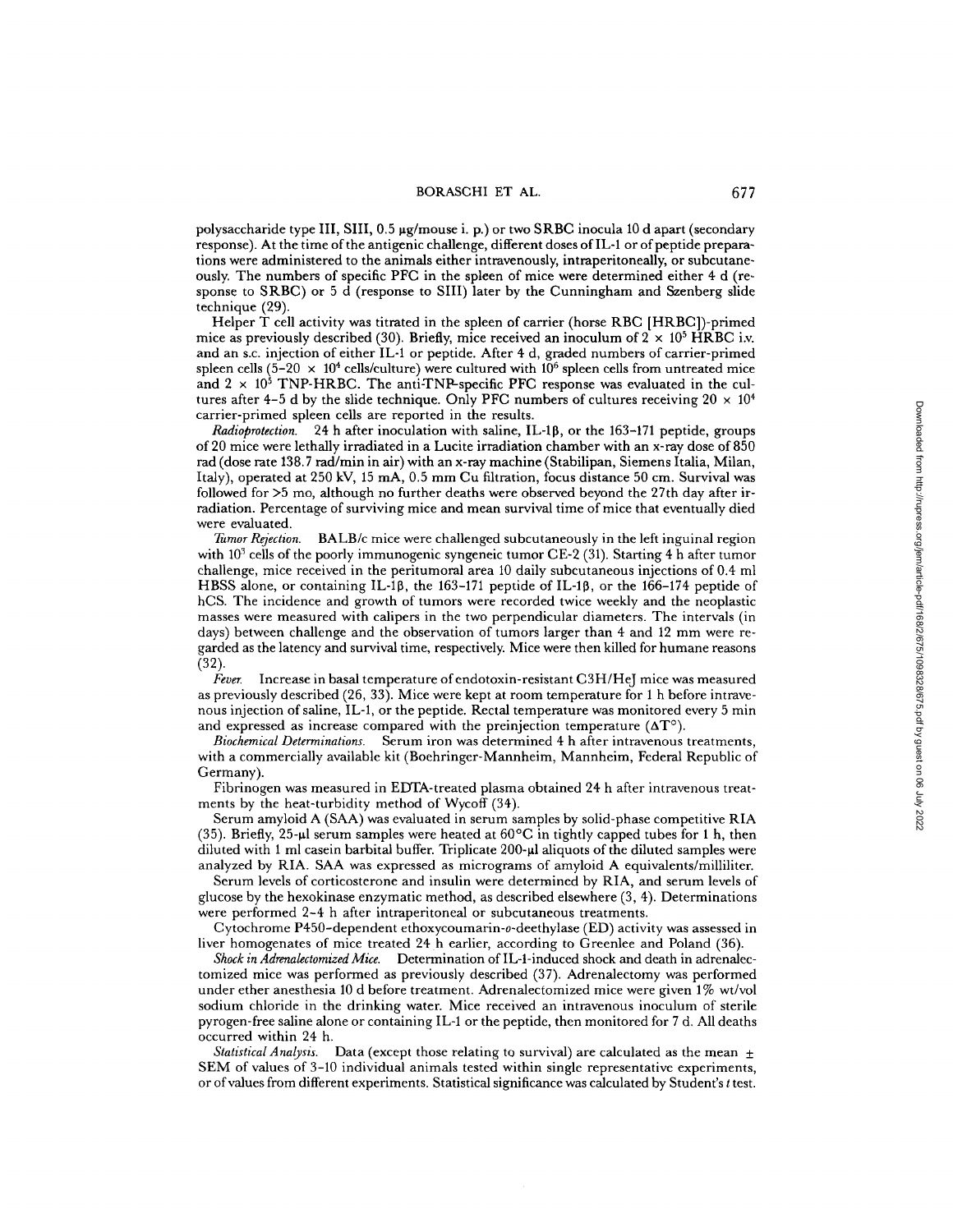For the evaluation of helper T cell activity, statistical significance was determined by a two-tailed Student's  $t$  test on the regression coefficients of straight lines forced through the origin by the least squares method (38) of the titration curves .

Tumor inhibition experiments were performed independently at least three times. Those giving homogeneous results, as determined by the Snedecor and Irwin test (39), were cumulated. The significance of differences in tumor takes was determined by Fisher's exact method, while those in latency and survival time were determined by a one-tailed Student's <sup>t</sup> test.

Survival of treated versus control animals in the experiments of radioprotection and shock after adrenalectomy was evaluated by Fisher's exact method. Differences in the mean survival time of lethally irradiated mice were determined by analysis of variance.

#### Results

Intravenous administration of the synthetic fragment 163-171 of human IL-1 $\beta$ together with the Tdependent antigen SRBC could greatly increase the primary immune response against the antigen, measured as the number of specific antibodyproducing cells (PFC) in the spleen 4 d after immunization (Fig. 1). Two preparations of the peptide were assayed and compared with the mature human  $rIL-1\beta$ . The immunoenhancing effects of human rIL-1 $\beta$  and of the 163-171.HCl preparation were qualitatively and quantitatively similar. In contrast,  $10<sup>4</sup>$ -10<sup>6</sup>-fold higher doses of the 163-171 TFA peptide preparation were needed to attain maximal immunostimulatory effects. The discrepancy between optimally active doses of the two peptide preparations could be fully ascribed to the presence or absence of TFA. In fact, conversion of the TFA salt of the peptide into HCl salt could significantly increase its adjuvant activity (Fig. 2, *left*). Accordingly, conversion of the HCl salt into TFA salt dramatically lowered the immunostimulatory effectiveness of the peptide (Fig. 2, middle). Finally, addition of free TFA to the  $163-171$  HCl preparation or to human rIL-1 $\beta$  could equally decrease their adjuvant effects (Fig. 2, right). TFA was found to interfere with peptide activities in vivo only by increasing the optimal active dosage by several orders of magnitude, without any qualitative effect on the response obtained (data not shown). of human IL-1 $\beta$ <br>
ease the primary<br>
specific antibody-<br>
1). Two prepara-<br>
te human rIL-1 $\beta$ .<br>
71. HCl prepara-<br>
tain anximal im-<br>
we doses of the two<br>
ssence of TFA. In<br>
simplicantly in-<br>
designificantly in-<br>
for the HC

Besides its effect on the primary response to a T-dependent antigen, the immunoenhancing activity of the synthetic IL-1 $\beta$  peptide, as compared with the entire molecule, was also evident in the secondary response to SRBC and in the response to the Tindependent antigen SIII (Table I) . In contrast, neither the nonapeptide nor human rIL-1 $\beta$  could affect the number of spontaneous PFC anti-SRBC in the spleen of nonimmunized mice (Table I).

Administration of the synthetic IL-1 $\beta$  fragment could also restore or significantly augment the immune response in immunodepressed animals (Table II). In most ofthe immunosuppressive conditions examined (treatment with cyclophosphamide,



FIGURE 1. In vivo stimulation of the primary response to SRBC by human rIL-1 $\beta$  ( $\Box$ ), the 163-171 TFA peptide ( $\Delta$ ), and the 163-171 - HCl peptide (\* ). Increasing doses of the different molecules were inoculated intravenously together with the antigen SRBC. The SRBC-specific PFC response in the spleen was evaluated 4 d later and expressed as percent of the control response of animals receiving the antigen alone. Data are the mean values from 45 separate experiments. SEM never exceeded  $10\%$  and are thus not shown. Mean antiSRBC PFC/spleen of control animals in the experiments considered were  $37,926 \pm 840$ .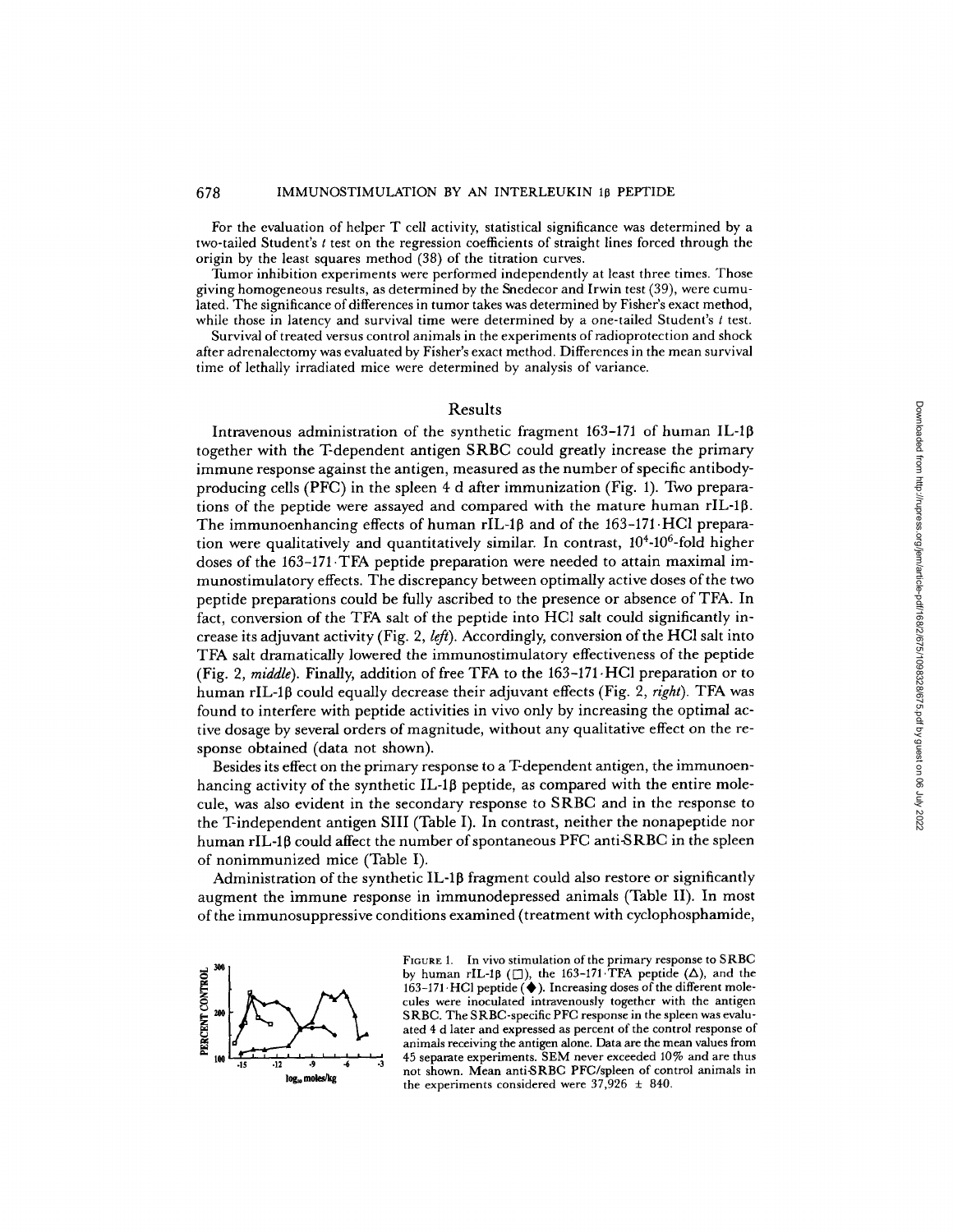

FIGURE 2. Comparison of the immunostimulatory activity of the 163-171 .TFA peptide with that of the 163-171 HCl peptide. The primary anti-SRBC PFC response was evaluated in mice immunized with SRBC and inoculated intravenously with increasing doses of the adjuvant peptides. Left, 163-171 TFA peptide  $(\Delta)$ ; 163-). *Middle*: 163-171 HCl peptide (♦); 163-171 HCl transformed into 163-171 TFA

 $(\Delta)$ . Right: 163-171 HCl ( $\blacklozenge$ ); 163-171 HCl with addition of one-half equivalent of TFA  $(\Delta)$ ; human rIL-1 $\beta$  ( $\square$ ); human rIL-1 $\beta$  with addition of one-half equivalent of TFA ( $\square$ ). Results are from single experiments representative of six performed and are expressed as percent of the control response of animals receiving the antigen alone. SEM never exceeded 10% and are thus not shown. Mean anti-SRBC PFC/spleen of control animals in the experiments considered were  $35,709 \pm 1,596$ .

aging, sublethal irradiation), the immune response of suppressed animals could be restored by inoculation of the nonapeptide to levels comparable to those of the untreated immunocompetent controls. However, in the case of genetically athymic  $nu/nu$ mice, full restoration of the immune response could not be achieved by administra-

|                                                                                           |  | TABLE 1          |  |  |
|-------------------------------------------------------------------------------------------|--|------------------|--|--|
| Immunostimulatory Activity of the 163–171 Fragment on Spontaneous, Primary, and Secondary |  |                  |  |  |
|                                                                                           |  | Response In Vivo |  |  |

| Immune      |                          |        | Specific PFC/spleen (percent control) of mice treated with: |                                |                                 |  |  |
|-------------|--------------------------|--------|-------------------------------------------------------------|--------------------------------|---------------------------------|--|--|
| response    | Antigen                  | PFC.   | Saline                                                      | IL-1 $\beta$                   | $163 - 171$                     |  |  |
| Spontaneous | SRBC*                    | Direct | 203(100.0)                                                  | 227(112.1)                     | 194 (95.8)                      |  |  |
| Primary     | SRBC <sup>1</sup>        | Direct | 38,357 (100.0)                                              | 89,317 (232.9)                 | $89,699$ $(233.9)$ <sup>1</sup> |  |  |
|             | <b>SIII</b> <sup>5</sup> | Direct | 1,070 (100.0)                                               | $3,500$ $(327.3)$ <sup>1</sup> | $3,116$ (291.4) <sup>1</sup>    |  |  |
| Secondary   | <b>SRBC</b> <sup>[</sup> | Total  | 32,160 (100.0)                                              | 69,957 (217.5)                 | 70,480 (219.2)                  |  |  |
|             |                          | Direct | 9,397(100.0)                                                | $NT**$                         | $16,458$ $(175.1)$ <sup>1</sup> |  |  |
|             |                          | IgG    | 24,722 (100.0)                                              | NT                             | 54,021 (218.5)                  |  |  |

Results are the mean of data from 2 to 27 separate experiments, each including three individual mice per  $\epsilon$ xperimental group. Both human rIL-1 $\beta$  and the 163-171 peptide were inoculated 4-5 d before assay, at previously determined optimal doses, either intravenously or intraperitoneally . Either C3H/HeN or C3H/HeJ mice were used, with identical results.

- Direct PFC anti-SRBC were measured in the spleen of nonimmunized C3H/HeJ male mice 4 days after administration of hu rIL-1 $\beta$  (6  $\times$  10<sup>-12</sup> moles/kg i.p. or 10<sup>-15</sup> moles/kg i.v.) or the 163-171 TFA pep-<br>tide (10<sup>-4</sup> moles/kg i.p. or 10<sup>-8</sup> moles/kg i.v.).
- <sup>‡</sup> Mice received either saline or human rIL-1 $\beta$  (0.1-3  $\times$  10<sup>-14</sup> moles/kg) or the 163-171 HCl fragment  $(10^{-14}-10^{-12} \text{ moles/kg})$  i.v. together with the antigen. Splenic PFC anti-SRBC were measured 4 d later. In other experiments, the 163-171 TFA peptide was active at  $10^{-8}$ -10<sup>-6</sup> moles/kg by the same route. When administered i.p., human rIL-1B was active at 0.6-6  $\times 10^{-12}$  moles/kg, the 163-171 TFA peptide at 0.3-1  $\times$  10<sup>-4</sup> moles/kg, and the 163-171 HCl salt at 10<sup>-10</sup>-10<sup>-6</sup> moles/kg.
- <sup>5</sup> The anti-SIII Splenic PFC response was determined <sup>5</sup> d after antigen administration and inoculation of saline, human rIL-1 $\beta$  (0.5-1  $\times$  10<sup>-12</sup> moles/kg i.p.) or 163-171 HCl peptide (10<sup>-13</sup> moles/kg i.v.). In other experiments, the 163-171 TFA salt was active at  $10^{-4}$  moles/kg when administered i.p.
- Direct and total (direct plus IgG) PFC anti-SRBC were measured in the spleen of C3H/HeN mice immunized twice with SRBC, 4 d after the last antigen inoculum. Saline, human rIL-1 $\beta$  (0.3-2  $\times$  10<sup>-12</sup> moles/kg i.p.), or the 163-171 HCl peptide  $(10^{-11} - 10^{-9}$  moles/kg i.v.) were administered with the second antigen challenge. In other experiments, the 163-171 TFA fragment was active at  $10^{-7}$  moles/kg i.v. and at  $10^{-4}$  moles/kg i.p.

 $p < 0.01$  vs. saline control.

\*\* NT, not tested.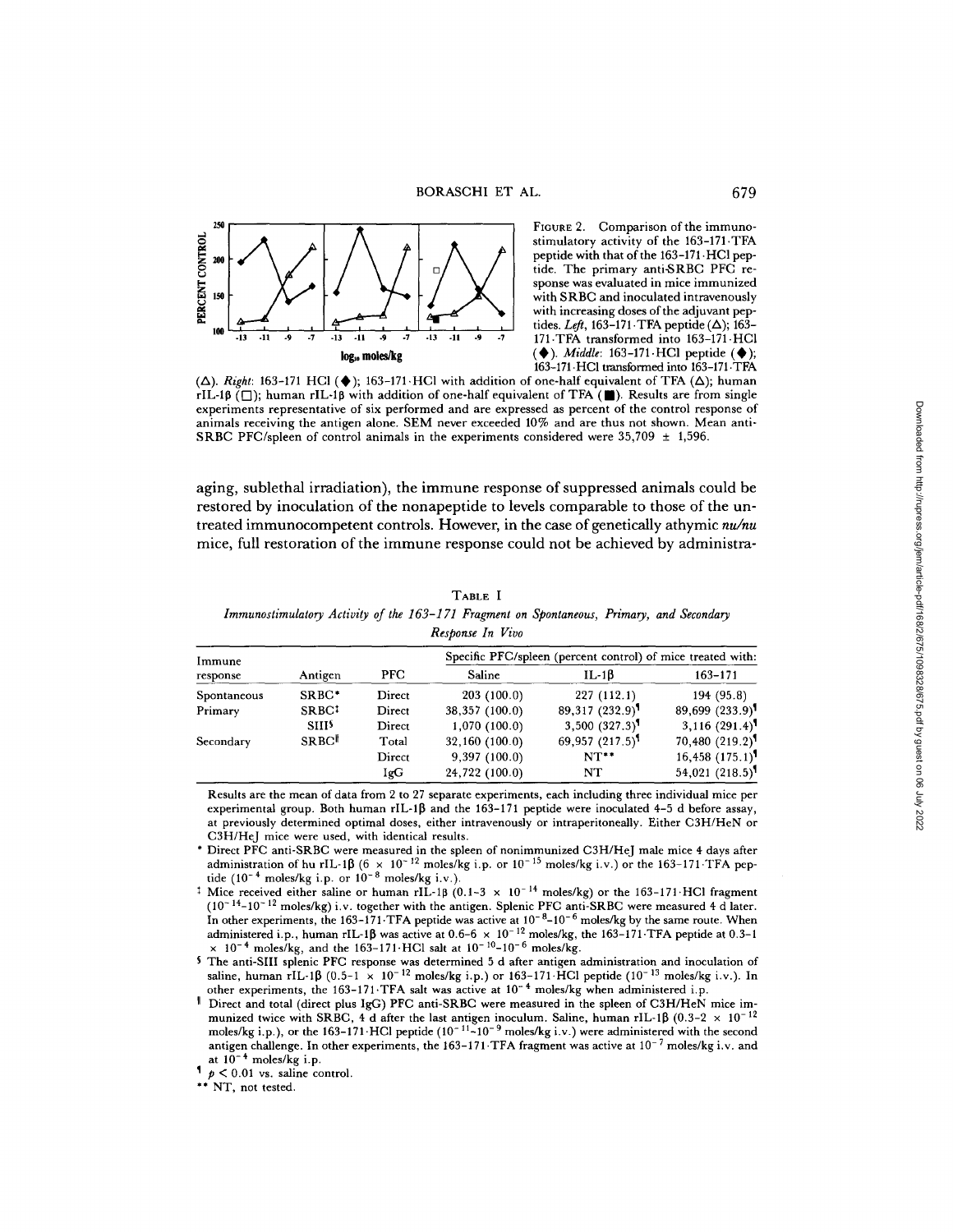#### TABLE II

Immmunorestoration by the 163-171 Fragment In Vivo in Immunodepressed Mice

| Immunosuppressive               | Response    | Response after treatment with: |                       |                      |  |
|---------------------------------|-------------|--------------------------------|-----------------------|----------------------|--|
| condition                       | measured    | Saline                         | $IL-1B$               | $163 - 171$          |  |
| Immunosuppressive drugs*        | PFC/spleen  |                                |                       |                      |  |
| Control                         |             | 42,170                         | 84.324                | 78.442               |  |
| Cyclophosphamide                |             | 26,779                         | $75.335$ <sup>1</sup> | 78.525               |  |
| Genetic deficiency <sup>1</sup> | PFC/spleen  |                                |                       |                      |  |
| $nu/+$                          |             | 38,038                         | 115,232               | 121,665              |  |
| nu/nu                           |             | 693                            | 2.660                 | 3,480 <sup>1</sup>   |  |
| Ages                            | PFC/culture |                                |                       |                      |  |
| Young                           |             | 633                            | 812                   | $1,334$ <sup>1</sup> |  |
| Old                             |             | 162                            | $227$ <sup>1</sup>    | 501 <sup>1</sup>     |  |
| Irradiation                     | PFC/culture |                                |                       |                      |  |
| Control                         |             | 278                            | 317                   | 473                  |  |
| $200$ rad                       |             | 126                            | 314 <sup>1</sup>      | 485                  |  |

Results are the mean of data from two to five separate experiments. Both human rIL-1 $\beta$ and the 163-171 peptide were inoculated 4 d before assay, at previously determined optimal doses, either intravenously or subcutaneously.

C3H/HeN male mice received 50 mg/kg i.p. of cyclophosphamide 2 d before inoculation<br>of SRBC. The 163-171·HCl fragment (10<sup>-11</sup> moles/kg) or human rIL-1 $\beta$  (0.3  $\times$  10<sup>-13</sup> moles/kg) were injected intravenously together with the antigen . Splenic PFC anti-SRBC were measured 4 d after. The 163-171 TFA fragment was active at  $5 \times 10^{-5}$  moles/kg i.p. in the same system .

<sup> $\ddagger$ </sup> Splenic PFC anti-SRBC were measured in heterozygous ( $nu/+$ ) and athymic ( $nu/nu$ ) BALB/c male mice 4 d after antigen administration. Human rIL-1 $\beta$  (0.6  $\times$  10<sup>-14</sup> moles/kg i.v. or  $0.6 \times 10^{-11}$  moles/kg i.p.) and the 163-171 HCl peptide  $(10^{-11}-10^{-7})$  moles/kg i.v.) were inoculated together with the antigen. In other experiments, the 163-171 TFA fragment was active at  $10^{-7}$  moles/kg i.v. and at  $10^{-5}$ – $10^{-4}$  moles/kg i.p.

- $\frac{1}{2}$  Anti-TNP PFC were measured after 4-5 d of culture of  $10^6$  normal spleen cells with TNP-HRBC and 20  $\times$  10<sup>4</sup> spleen cells from young (3 mo) or old (15 mo) B10D2F<sub>1</sub> male mice inoculated 4 d earlier with HRBC intravenously and with human rIL-1 $\beta$  (10<sup>-12</sup> moles/kg) or with the 163-171. TFA synthetic fragment  $(10^{-4}$  moles/kg) s.c. Mean background anti-TNP response of  $10^6$  normal spleen cells cultured with TNP-HRBC without added helper cells was of 112 PFC/culture.
- $\parallel$  Anti-TNP PFC were measured as described above. B10D2F<sub>1</sub> male mice were either left untreated or irradiated with 200 rad (x-ray irradiation, Stabilipan) 7 d before intravenous priming with HRBC and subcutaneous administration of human rIL-1 $\beta$  (10<sup>-12</sup> moles/kg) or the 163-171 TFA peptide ( $10^{-4}$  moles/kg). Mean background anti-TNP response in the absence of added helper cells was of 38 PFC/culture.<br> $\uparrow p < 0.01$  vs. saline control.

tion of either the synthetic fragment or human rIL-1β, although a highly significant increase in the response could nevertheless be observed (Table II).

Finally, survival of mice undergoing lethal irradiation and tumor engraftment was significantly improved by the 163-171 fragment of human IL-1 $\beta$ , as well as by the entire protein (Table III). In fact, 50 and 75% of mice receiving IL-1 $\beta$  and the nonapeptide, respectively, 24 h before 850 rad irradiation were still alive after >120 d, whereas all control mice died within 16 d. Similarly, significant survival after a lethal tumor challenge was induced in mice by treatment with either the 163-171 fragment or IL-1 $\beta$ , in addition to increasing both the latency time and the survival time ofmice developing the tumor (Table III) . In another set of experiments, it was found that both IL-1 0 and 163-171 peptide are nontoxic in vitro to proliferating tumor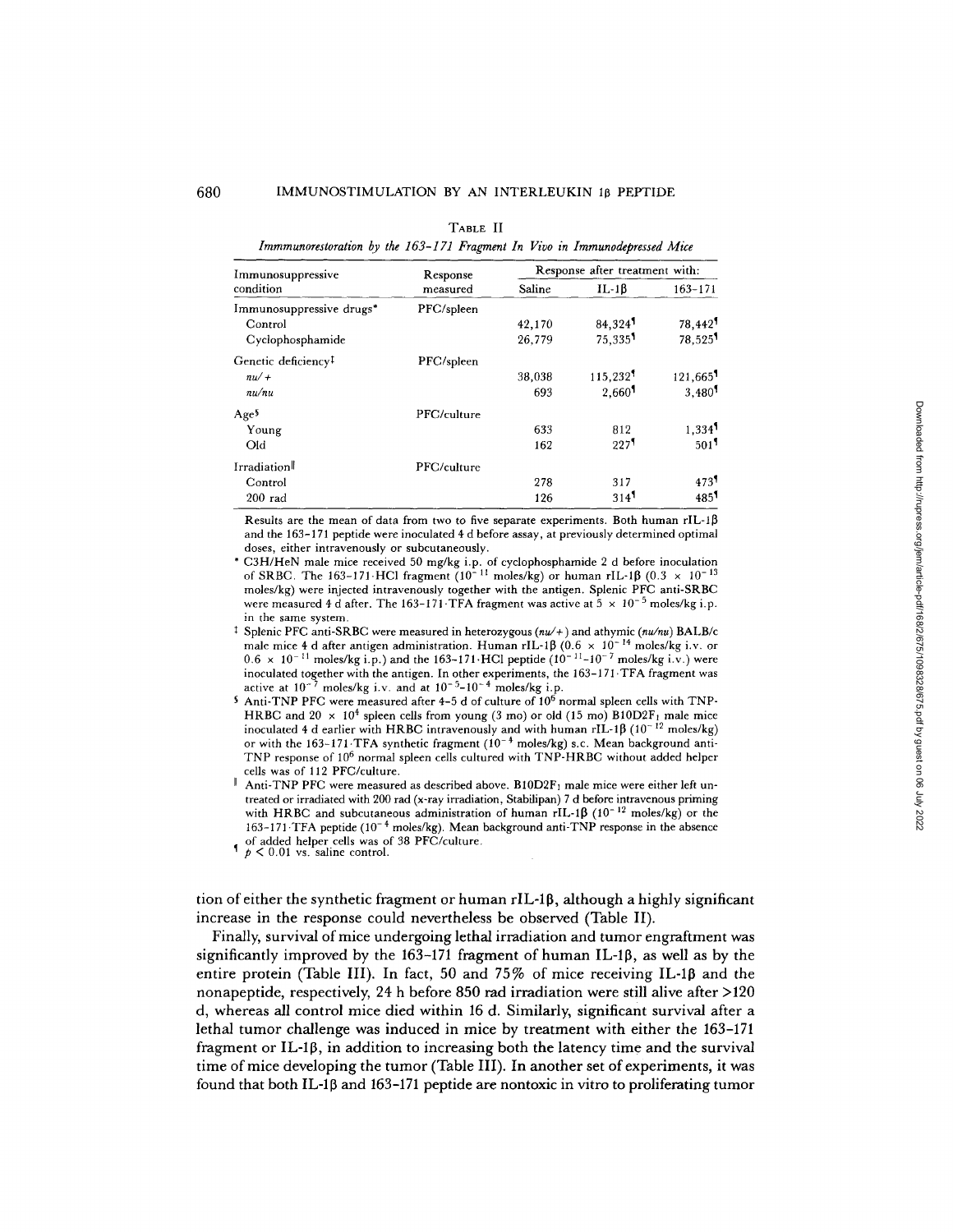| A R I<br><br>__<br>÷<br>٠ |  |
|---------------------------|--|
|---------------------------|--|

Protection by the 163-171 Fragment from Lethal Irradiation and Tumor Graft

| In vivo                      |             | Survival          | Latency time         | Survival time<br>$+$ SEM    |  |
|------------------------------|-------------|-------------------|----------------------|-----------------------------|--|
| treatment                    | Alive/total | Percent surviving | $\pm$ SEM            |                             |  |
| Radioprotection*             |             |                   |                      |                             |  |
| Saline                       | 0/40        | 0                 |                      | $10.0 \pm 0.5$              |  |
| $IL-1\beta$                  | 10/20       | 50\$              |                      | $14.8 \pm 1.7$ <sup>§</sup> |  |
| $163 - 171$                  | 15/20       | 755               |                      | $14.2 + 3.2$                |  |
| Tumor rejection <sup>1</sup> |             |                   |                      |                             |  |
| Saline                       | 1/20        | 5                 | $14.5 \pm 2.1$       | $25.6 + 3.2$                |  |
| $IL-1B$                      | 12/20       | 60 <sup>s</sup>   | $25.2 + 6.3$         | $36.8 \pm 2.7$              |  |
| $163 - 171$                  | 11/20       | 555               | $21.0 + 3.2^{\circ}$ | $35.9 \pm 3.0^{\circ}$      |  |

` B10132F1 female mice (2 mo old) received an intraperitoneal inoculum of saline alone or containing human rIL-1 $\beta$  (0.6  $\times$  10<sup>-9</sup> moles/kg) or the 163-171 TFA peptide (10<sup>-5</sup> moles/kg) 20 h before irradiation with 850 rad . 40 of 40 saline-injected mice were dead 16 d after irradiation. Mice were followed for up to 5 mo, with no further deaths observed 27 d after irradiation .

<sup> $\ddagger$ </sup> BALB/c female mice (8 wk old) were engrafted subcutaneously with 10<sup>3</sup> cells of the poorly immunogenic syngeneic tumor CE-2 . Beginning 4 h later, mice received 10 daily injections of saline (HBSS), human rIL-1β (0.6  $\times$  10<sup>-16</sup> moles/mouse/day), or 163-171 HCl peptide  $(10<sup>-15</sup>$  moles/mouse/day) subcutaneously in the peritumoral area. Mice receiving the 166-174 peptide of hCS with the same schedule of treatment did not differ from saline-treated controls (surviving/total, 0/20) (data not shown).

 $\frac{1}{2}$   $\frac{1}{2}$   $\frac{1}{2}$   $\frac{1}{2}$  vs. saline control.

cells and that the capacity to reject the tumor challenge rests fully on their ability to recruit host immunoreactivity (Forni, G., T Musso, D. Boraschi, C. Jemma, A. Tagliabue, and M. Giovarelli, submitted for publication).

In contrast to the high IL-1-like immunoenhancing and protective effects, the 163-171 fragment could not mimic any of the inflammation-related activities of human IL- $1\beta$  measured in vivo. In fact, the nonapeptide did not induce a rise in the basal temperature of C3H/HeJ mice (Table IV). In parallel to its lack of pyrogenicity, the nonapeptide could not provoke the acute phase-associated changes induced by IL-1 such as hypoferremia, decrease of blood levels of fibrinogen and glucose, decrease of hepatic P450-dependent metabolism, increase ofserum levels ofSAA, corticosterone, and insulin (Table IV). Possibly as a consequence ofthe lack ofinflammatory effects in vivo, the 163-171 fragment could not induce shock and death in adrenalectomized mice, in contrast to the potent toxic effect of the entire IL-1 molecule in the same system (Table IV). The lack of inflammatory effects of the 163-171 peptide was evident in each experimental system over a wide range of doses, exceeding up to  $10<sup>6</sup>$ fold the optimal immunostimulatory doses (data not shown) . In addition, two other synthetic nonapeptides, corresponding to highly hydrophylic sequences of human IL-10 (LKDDKPTLQ, position 189-197) and of hCS (FRKDMDKVE, position 166-174) did not show either immunostimulatory or inflammatory activities when tested in parallel to the 163-171 fragment of IL-1 $\beta$  (data not shown).

### Discussion

Potentiation and/or restoration of the host immune defenses has been attempted for many years in the therapy of several diseases, including immunodeficiencies, infections, and cancer, first by the use of bacterial immunomodulators and more re-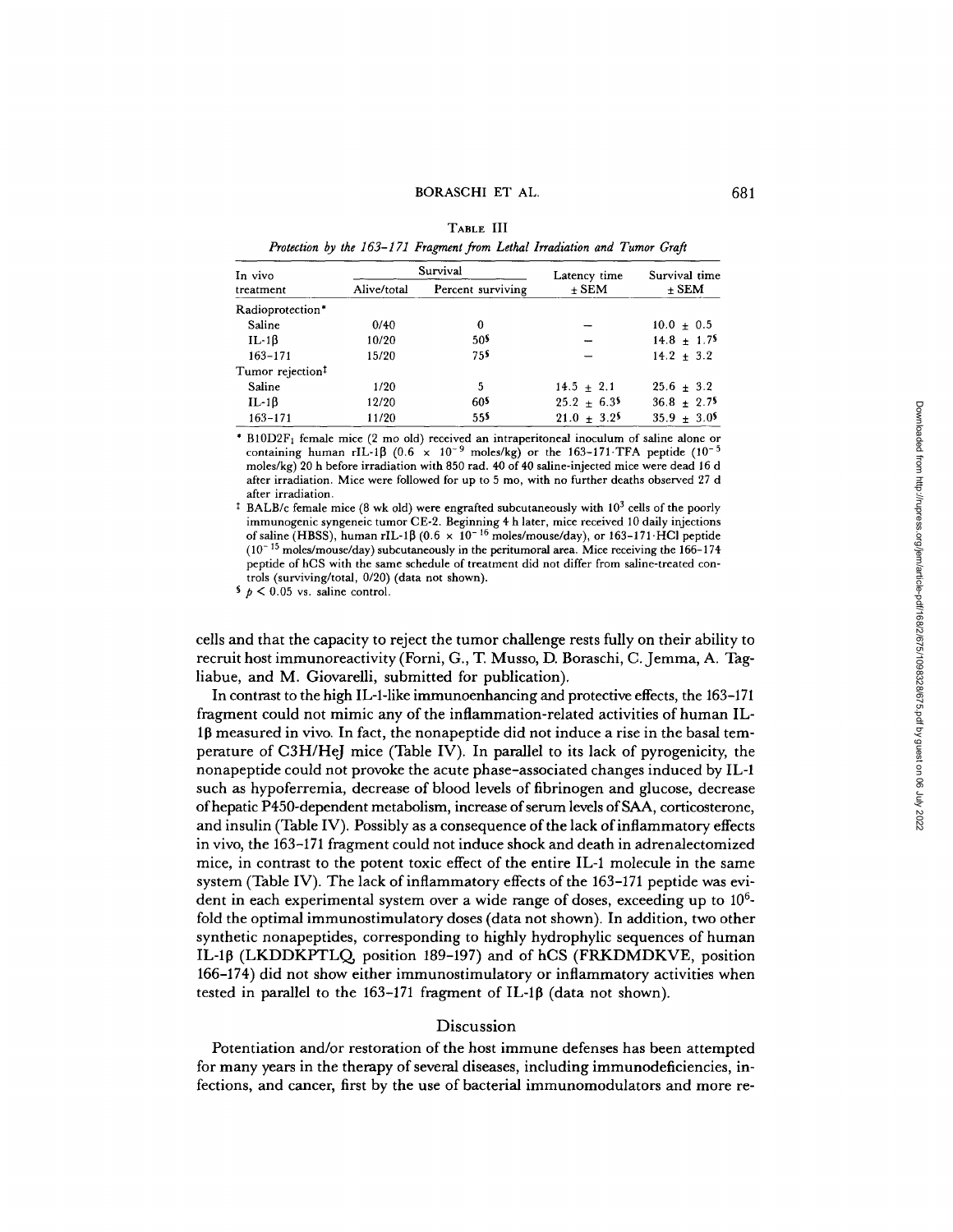#### TABLE IV

Lack of Inflammatory and Toxic Effects by the 163-171 Peptide of Human IL-1 $\beta$  in vivo

| Response                                                               | Response after treatment with: |                                    |                   |  |  |
|------------------------------------------------------------------------|--------------------------------|------------------------------------|-------------------|--|--|
| measured                                                               | Saline                         | $IL-1$                             | $163 - 171$       |  |  |
| Fever* $(\Delta T^{\circ})$                                            | $0.15 \pm 0.05$                | $1.25 \pm 0.25$ <sup>\$\$</sup>    | $0.15 \pm 0.05$   |  |  |
| Blood levels of:                                                       |                                |                                    |                   |  |  |
| $\lceil \text{ron}^{\ddagger} \left( \mu g / \text{ml} \right) \rceil$ | $1.27 \pm 0.14$                | $0.77 \pm 0.10$ <sup>\$\$</sup>    | $1.12 \pm 0.10$   |  |  |
| Fibrinogen <sup>§</sup> (mg/ml)                                        | $1.19 \pm 0.17$                | $2.20 \pm 0.08$ <sup>\$\$</sup>    | $1.35 \pm 0.21$   |  |  |
| $Glucose$ <sup><math>\parallel</math></sup> (mg/dl)                    | $110.00 \pm 5.37$              | $69.01 \pm 2.63$ <sup>55</sup>     | $122.90 \pm 3.48$ |  |  |
| $SAA1 (\mu g/ml)$                                                      | $3.48 \pm 1.23$                | $100.00 \pm 39.56$ <sup>\$\$</sup> | $2.50 \pm 0.65$   |  |  |
| Corticosterone $(\mu g/100 \text{ ml})$                                | $3.90 \pm 1.36$                | $30.90 \pm 2.14$ <sup>55</sup>     | $2.57 \pm 0.40$   |  |  |
| Insulin <sup><math>\parallel</math></sup> (pg/ml)                      | $760.0 \pm 103.7$              | $2,033.0 \pm 377.0$ <sup>55</sup>  | $832.0 \pm 61.9$  |  |  |
| Hepatic $ED^{**}$ (nmoles/min/g)                                       | $18.59 \pm 1.35$               | $12.16 \pm 0.63$ <sup>\$\$</sup>   | $16.03 \pm 1.10$  |  |  |
| Shock after adrenalectomy <sup><math>\ddagger\ddagger</math></sup>     |                                |                                    |                   |  |  |
| (mortality)                                                            | $0/10(0\%)$                    | $7/10$ (70%) <sup>\sset</sup>      | $0/5(0\%)$        |  |  |

Results are the mean ± SEM of values from 4 to 10 mice tested within single representative experiments .

Increase of basal temperature was measured in C3H/HeJ male mice 25 min after intravenous inoculation of  $0.6 \times 10^{-11}$  moles/kg human IL-1 $\beta$  or 3–6  $\times$  10<sup>–4</sup> moles/kg 163–171 TFA peptide .

<sup>1</sup> Serum iron levels were evaluated in CD-1 male mice 4 h after intravenous inoculation of  $1.7 \times 10^{-9}$  moles/kg human rIL-1 $\alpha$  or 3  $\times$  10<sup>-6</sup> moles/kg 163-171 HCl peptide. In other experiments, human rIL-1 $\beta$  was found to have the same qualitative and quantitative effects as human  $rIL-1\alpha$  (not shown).

 $\overline{\mathbf{s}}$ Fibrinogen was measured in plasma of CD-1 male mice 24 h after intravenous injection of  $1.7\,\times\,10^{-9}$  moles/kg human rIL-1 $\alpha$  or  $3\,\times\,10^{-6}$  moles/kg 163–171·HCl fragment. In other experiments, human rIL-1 $\beta$  was found to be active in the same dose range as human rIL-1 $\alpha$ , and the 163-171 TFA peptide did not show any activity at doses up to  $10^{-4}$  moles/kg.

Serum levels of glucose, corticosterone, and insulin were determined in C3H/HeJ male mice 2 h after administration of human rIL-1 $\beta$  (10<sup>-11</sup> to 2 x 10<sup>-10</sup> moles/kg) or of the 163-171 TFA peptide (2 to  $4 \times 10^{-4}$  moles/kg) i.p. or s.c.

- SAA was measured in serum of CD-1 male mice that received 6 h earlier an inoculum of human rIL-1 $\beta$  (1.7  $\times$  10<sup>-12</sup> moles/kg) or of the 163-171 HCl peptide (3  $\times$  10<sup>-8</sup> moles/kg)
- <sup>i</sup> .v . " " Cytochrome P450-dependent ED activity was evaluated in the liver of CD-1 male mice 24 h after administration of human rIL-1 $\alpha$  (1.7  $\times$  10<sup>-9</sup> moles/kg) or of the 163-171 HCl fragment (3  $\times$  10<sup>-6</sup> moles/kg) i.v. In other experiments, human rIL-1 $\beta$  was found to be as active as human rIL-1 $\alpha$ , and the 163-171. TFA peptide did not have activity at doses up to  $10^{-4}$  moles/kg.
- <sup>11</sup> Shock in adrenalectomized CD-1 male mice was assessed as mortality (dead/total; percent dead animals) after administration of human rIL-1 $\beta$  (10<sup>-9</sup> moles/kg) or of the 163–171 HCl peptide (3  $\times$  10<sup>-8</sup> moles/kg) i.v. All deaths occurred within 24 h from IL-1 inoculum .
- $\frac{1}{2}$   $\frac{1}{2}$   $\frac{1}{2}$   $\frac{1}{2}$  vs. saline control.

cently with synthetic bacterial moieties (40) . The increasing knowledge of the biology ofthe soluble factors involved in cell-to-cell communication has clearly indicated that most of the activities of the classical immunomodulators could be mediated through the induction of interleukins, interferons, and growth factors. These cytokines, now available in large quantities by means of recombinant DNA techniques, are thus beginning to be tested directly in clinical trials . This new generation of immunomodulators represents an improvement in comparison to the previous agents, such as whole bacteria (bacille Calmette-Guérin and Corynebacterium parvum) or fragments (levamisole and pyran copolymer). However, the variety of biological effects ofeach cytokine makes the appropriate clinical exploitation of these factors still difficult.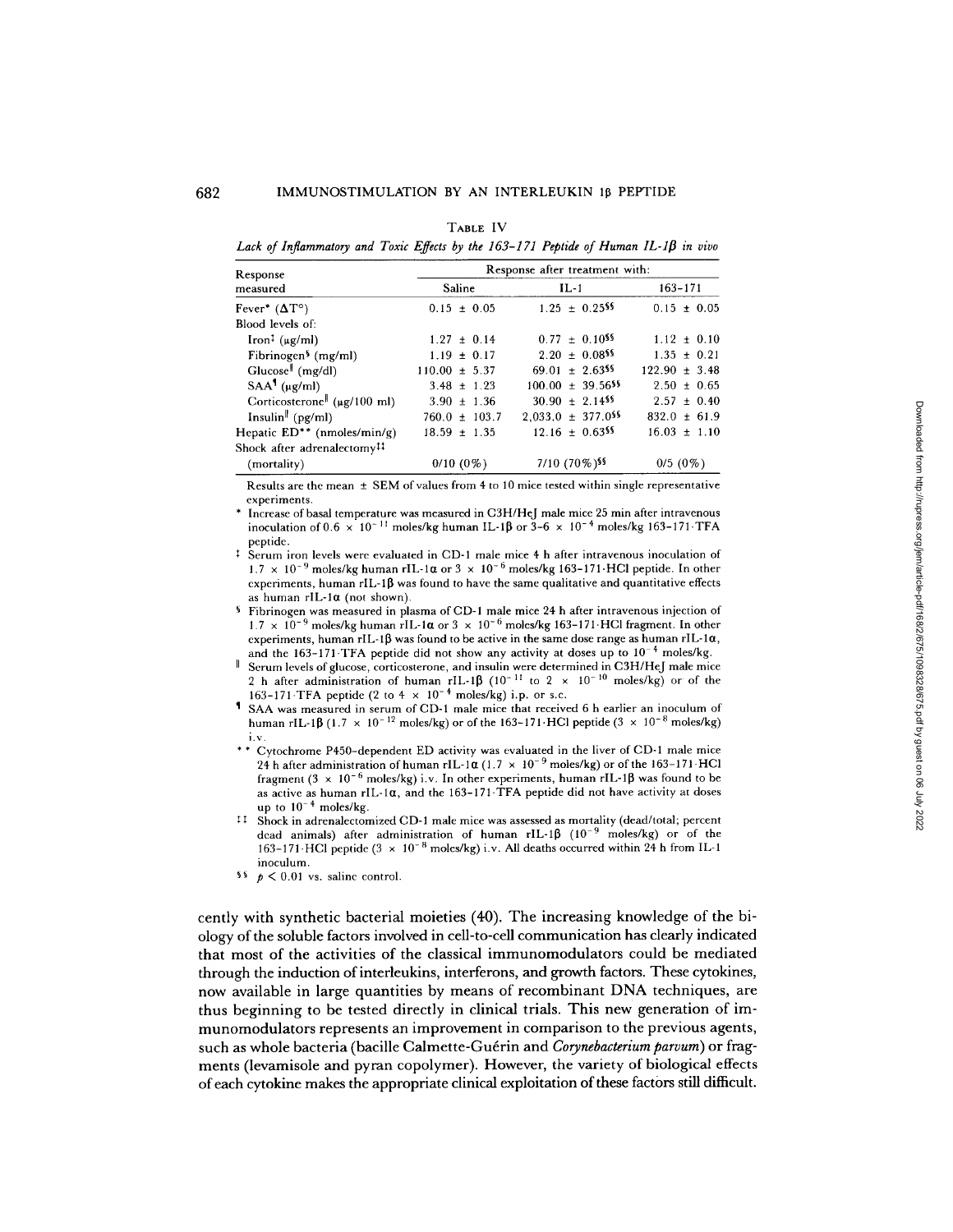## BORASCHI ET AL. 683

A further step towards a less empiric immunotherapy may be represented by the identification, within the cytokine molecules, of active sites responsible for certain biological functions. This information is expected to provide the basis for the design of cytokine analogs that are more suitable for pharmaceutical use in terms of stability, biodisposition, and affinity for the receptor.

An example for the feasibility of this approach has come from studies directed to elucidate the relationship between structure and function ofIL-1 (17, 26). A short synthetic peptide (VQGEESNDK, corresponding to the fragment 163-171 of human  $\text{IL-1}\beta$ ), was chosen as possible active site on the basis of its predicted exposure on the surface of the  $IL\text{-}1\beta$  protein molecule. Upon a first analysis of its biological activities, the nonapeptide was shown to mimic several ofthe immunostimulatory effects of IL-1 in vitro and in vivo, although it was not pyrogenic, nor could it induce  $PGE_2$ synthesis in cultured human fibroblasts. This fragment could thus represent one of the active sites of human IL-1 $\beta$ , responsible for its immunomodulatory effects. However, peptide doses up to five to six orders of magnitude higher than those of IL-1 were necessary to reach the biological effect of the entire molecule . The holistic interpretation that other fragments of the molecule are necessary to determine the extremely high activity of IL-1 was proposed to explain the differences in dosage (26) . In contrast to this, it was observed in this study that after transformation of the peptide from the TFA salt to the HCl, the immunostimulatory activity in vivo was increased up to  $10^6$ -fold. On the other hand, in vivo administration of IL-1 together with free TFA at a concentration equivalent to that contained in the peptide preparation resulted in a strong reduction of the IL-1 adjuvant activity. This demonstrates that, at least as far as adjuvanticity is concerned, the peptide and the entire IL-1 are equivalent also on a quantitative basis. Thus, the hypothesis that the 163-171 fragment of IL-1 is the active site for immunomodulation gains further experimental support. Conversely, the result that TFA is somehow able to reduce IL-1 functions constitutes a warning that false negative results are likely to be obtained with synthetic peptides of IL-1 obtained by classic procedures, since TFA is <sup>a</sup> reagent widely used in peptide synthesis and purification.

The analysis of the in vivo immunomodulatory capacity of the 163-171 peptide was extended to the immunocompromised host. The nonapeptide could exert an adjuvant activity at least equivalent to that ofthe entire IL-1 in animals immunologically depressed by chemotherapy or irradiation as well as in genetically immunodeficient or aged mice. It can therefore be concluded that the nonapeptide is able to restore depressed immunological functions.

The observation that the 163-171 peptide was able to restore immune reactivities after sublethal irradiation, together with previous results ofother authors showing the radioprotective capacity of IL-1 (22), prompted us to investigate whether the nonapeptide could also share with IL-1 this latter activity. Indeed, this was the case. Moreover, treatment with the 163-171 peptide can also result in significant protection against atransplanted tumor. In fact, repeated local injection of small amounts ofthe 163-171 peptide at the tumor challenge site reduces tumor takes of a poorly immunogenic syngeneic sarcoma. Latency and survival times of those peptide-treated mice that eventually develop tumors are extended in comparison to controls . Here, again, peptide activity is equivalent to that of IL-1 . Data not reported here show that the tumor growth inhibition is due to the ability of the peptide to trigger and recruit locally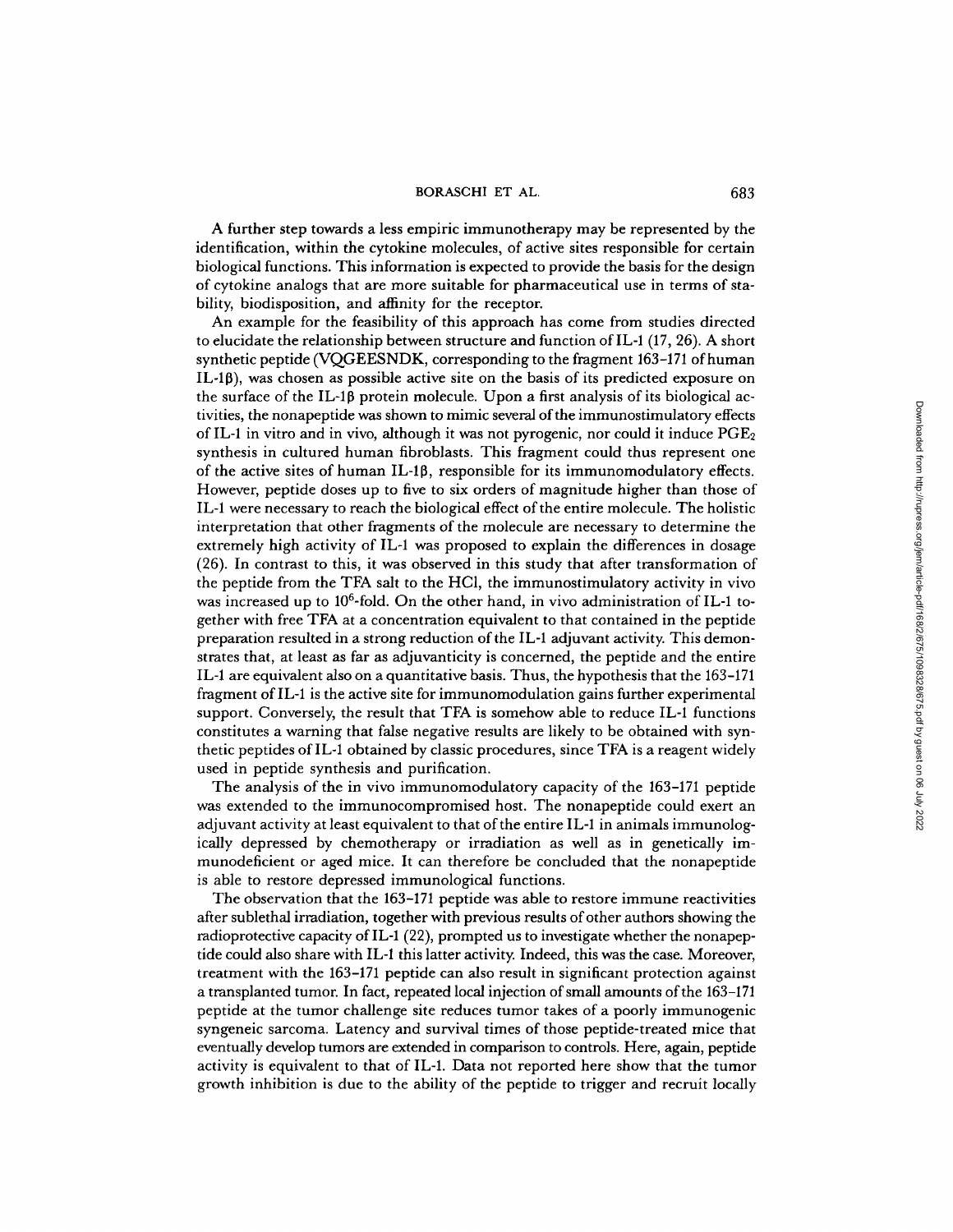the host immune reactivity, with no direct toxicity on tumor cells (Form, G., T. Musso, D. Boraschi, C. Jemma, A. Tagliabue, and M. Giovarelli, submitted for publication) .

In contrast to its significant effect on the immune response, the synthetic nonapeptide did not show any of several acute-phase and inflammation-related changes caused by IL-1, when injected in vivo at doses up to  $10^6$ -fold higher than the optimal immunostimulatory inocula. Indeed, the 163-171 fragment was nonpyrogenic and failed to induce the typical decrease of plasma iron and fibrinogen, and the increase of the acute-phase protein SAA. Accordingly, the synthetic peptide could not induce the alterations in glucose homeostasis (decrease in blood levels of glucose in parallel to increase of insulin) that occur during sepsis and other inflammatory conditions, and that can be induced by IL-1 $\beta$ . Administration of the peptide was also unable to increase the serum levels of corticosterone, a highly immunosuppressive hormone involved in protein catabolism that is augmented during certain infectious diseases and in response to IL-1  $(2, 3)$ . Finally, at variance with the significant effect of IL-1 (5), the 163-171 fragment did not depress the cytochrome P450-dependent hepatic drug metabolism, an event induced by several inflammatory stimuli.

These results confer a broader biological significance to the finding that the 163-171 peptide is an immunostimulatory moiety of IL-1 $\beta$  that is devoid of the inflammatory and toxic effects of the entire protein. Thus, the potential clinical relevance of this molecule is further stressed.

As a corollary to this conclusion, it can be suggested that the ability to activate the immune response, which may in turn affect hematopoiesis by means of induction of soluble growth factors, may be sufficient by itself to induce radioprotection. Therefore, activation of inflammatory pathways would not be necessary to the recovery from radiation damage. Taken together, these data indicate that a further step towards a more rational immunotherapy is possible, by searching for active domains within interleukins.

# Summary

The synthetic nonapeptide VQGEESNDK, corresponding to the fragment 163-171 of human IL-1 $\beta$ , showed in vivo immunomodulatory capacities qualitatively and quantitatively comparable to those of the mature human IL-10 protein. In fact, both IL-10 and the 163-171 fragment stimulated the immune response of normal mice and restored immune reactivities ofimmunocompromised animals. In addition, the synthetic IL-1 peptide was as efficient as the entire protein in inducing tumor rejection and radioprotection . On the other hand, the 163-171 fragment did not cause any of several inflammation-associated metabolic changes inducible by the whole IL-10 molecule in vivo: hypoferremia, hypoglycemia, hyperinsulinemia, increase in circulating corticosterone, SAAand fibrinogen, decrease in hepatic drug-metabolizing enzymes. Furthermore, at variance with IL-1 $\beta$ , the 163-171 peptide did not show the toxic effects causing shock and death in adrenalectomized mice. of the peptide was also unable<br>  $\gamma$  immunosuppressive hormone<br>
ring certain infectious diseases<br>
tith the significant effect of IL-1<br>
came P450-elependent hepatic<br>
ammatory stimuli.<br>
are to the finding that the 163-171<br>

Thus, these results confirm our previous in vitro observations that functional domains are identifiable within the multipotent cytokine  $IL-1\beta$ , and demonstrate the biological relevance of this finding in a variety ofin vivo systems. The identification of a selectively active fragment of a cytokine may thus represent a significant step towards a better directed and more rational immunotherapeutic approach .

Received for publication 24 February 1988 and in revised form 3 May 1988.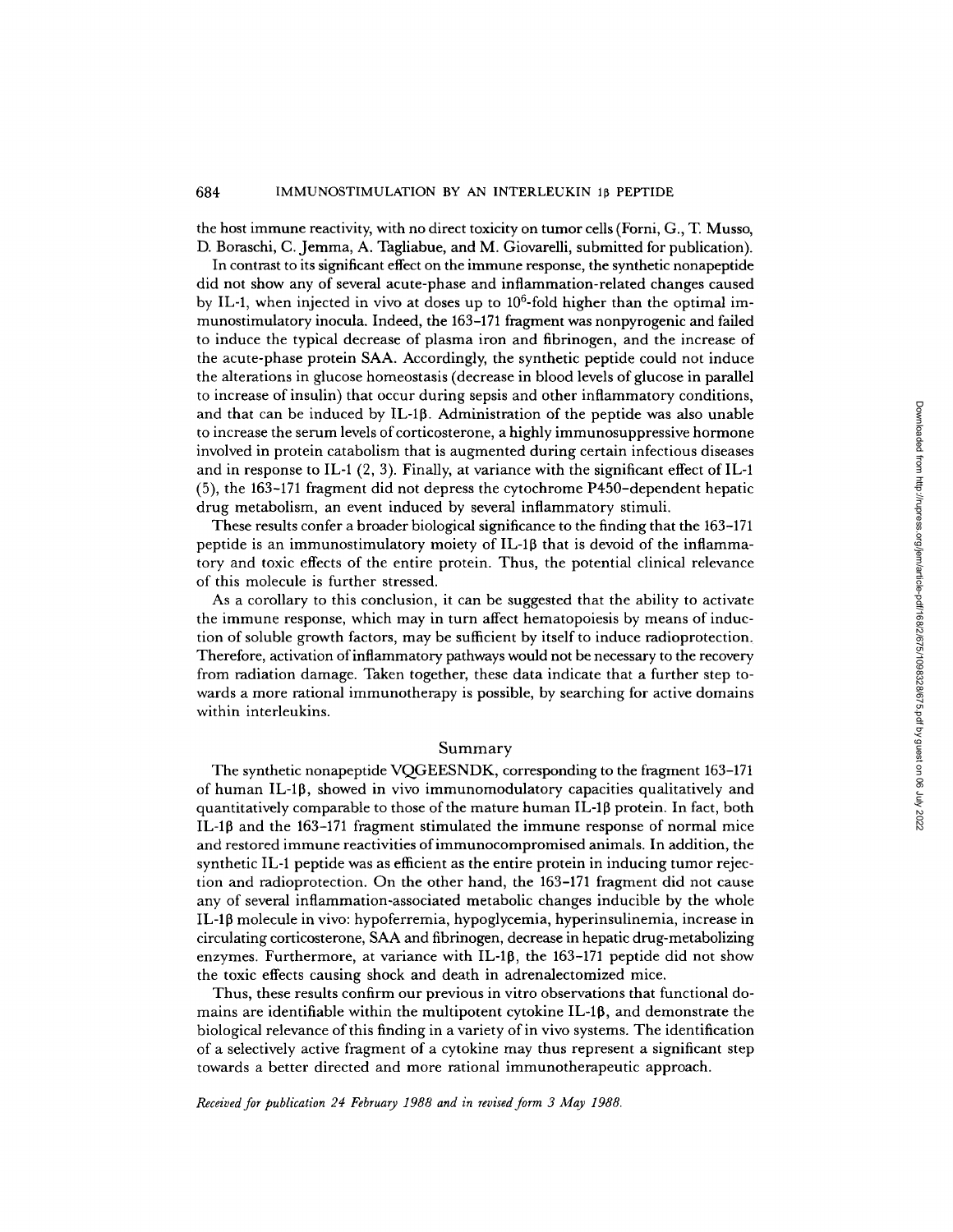## References

- 1. Dinarello, C. A. 1984. Interleukin-1. Rev. Infect. Dis. 6:51.
- 2. Dinarello, C. A. 1984. Interleukin-1 and the pathogenesis of the acute-phase response. N. Engl. J. Med. 311:1413.
- 3. Besedovsky, H., A. del Rey, E. Sorkin, and C. A. Dinarello. 1986. Immunoregulatory feedback between interleukin-1 and glucocorticoid hormones. Science (Wash. DC). 233:652.
- 4. del Rey, A., and H. Besedovsky. 1987. Interleukin 1 affects glucose homeostasis. Am.<br>*J. Physiol.* 22:R794.
- <sup>5</sup> . Ghezzi, E, B. Saccardo, P Villa, V. Rossi, M. Bianchi, and C. A. Dinarello. 1986. Role of interleukin-1 in the depression of liver drug metabolism by endotoxin. Infect. Immun. 54:837 .
- 6. Wood, D. D. 1985. Interleukin-1 in arthritis. In Inflammatory Mediators. G. A. Higgs and T. J. Williams, editors. MacMillan Press Ltd., Houndmills. 183-201.
- 7. Pujol, J. -P., and G. Loyau. 1987. Interleukin-1 and osteoarthritis. Life Sci. 41:1187.
- 8. Smith, K. A., L. B. Lachman, J. J. Oppenheim, and M. F. Favata. 1980. The functional relationship of the interleukins. *J. Exp. Med.* 151:1551.
- relationship of the interleukins. *J. Exp. Med.* 151:1551.<br>9. Lowenthal, J. W., J. -C. Cerottini, and H. R. MacDonald. 1986. Interleukin 1-dependent<br>in having a filter interleukin 2 constitution and interleukin 2 acceptor induction of both interleukin 2 secretion and interleukin 2 receptor expression by thymoma cells. *J. Immunol.* 137:1226.
- 10. Ho, S. N., R. T Abraham, A. Nilson, B. S. Handwerger, and D. J. McKean. <sup>1987</sup> . Interleukin 1-mediated activation of interleukin <sup>4</sup> (IL 4)-producing T lymphocytes. Proliferation by IL 4-dependent and IL 4-independent mechanisms. *J. Immunol.* 139:1532.
- 11. Lipsky, P. E. 1985. Role of interleukin-1 in human B-cell activation. Contemp. Top. Mol. Immunol. 10:195.
- 12. Booth, R. J., R. L. Prestidge, and J. D. Watson. 1985. Interleukin 1 and B cell responsiveness. Lymphokines. 12:75.
- 13. Pike, B. L., and G. J. V. Nossal. 1985. Interleukin 1 can act as a B-cell growth and differentiation factor. Proc. Natl. Acad. Sci. USA. 82:8153.
- 14. Moore, M. A. S., and D. J. Warren. 1987. Synerg y of interleukin <sup>1</sup> and granulocyte colony-stimulating factor: in vivo stimulation of stem-cell recovery and hematopoietic regeneration following 5-fluorouracil treatment of mice. Proc. Natl. Acad. Sci. USA. 84:7134.
- 15. Staruch, M. J., and D. D. Wood. 1983. The adjuvanticity of interleukin 1 in vivo. J. Immunol. 130:2191.
- 16 . Durum, S. K., C. Higuchi, and Y. Ron. 1984. Accessory cells and T cell activation . The relationship between two components of macrophage accessory cell function: I-A and IL 1 . Immunobiology. 168:213 .
- 17. Nencioni, L., L. Villa, A. Tagliabue, G. Antoni, R. Presentini, F. Perin, S. Silvestri, and D. Boraschi. 1987. In vivo immunostimulating activity of the 163-171 peptide of human IL-1β. *J. Immunol.* 139:800. S4337. Download from https://rupress.org/s.com/2022. Downloaded from http://rupress.org/jem/article-188-201. However,  $\frac{1}{2}$  and  $\frac{1}{2}$  and  $\frac{1}{2}$  and  $\frac{1}{2}$  and  $\frac{1}{2}$  and  $\frac{1}{2}$  and  $\frac{1}{2}$  and  $\frac{1$
- 18. Nencioni, L., L. Villa, A. Tagliabue, and D. Boraschi. 1987. Adjuvant activity of the 163-171 peptide of human IL-1 $\beta$  administered through different routes. Lymphokine Res. 6:335.
- 19 . Ozaki, Y., T Ohashi, A. Minami, and S. -1 . Nakamura. 1987. Enhance d resistance of mice to bacterial infection induced by recombinant human interleukin-1 a. Infect. Immun. 55:1436 .
- 20 . Czuprynski, C. J., and <sup>J</sup> . F Brown. 1987. Recombinant murine interleukin-la enhancement of nonspecific antibacterial resistance. Infect. Immun. 55:2061.
- 21 . Nakamura, S., K. Nakata, S. Kashimoto, H. Yoshida, and M. Yamada. 1986. Antitumor effect of recombinant human interleukin 1 alpha against murine syngeneic tumors. Gann. 77:767.
- 22. Neta, R., S. Douches, and J. J. Oppenheim. 1986. Interleukin 1 is a radioprotector. J.